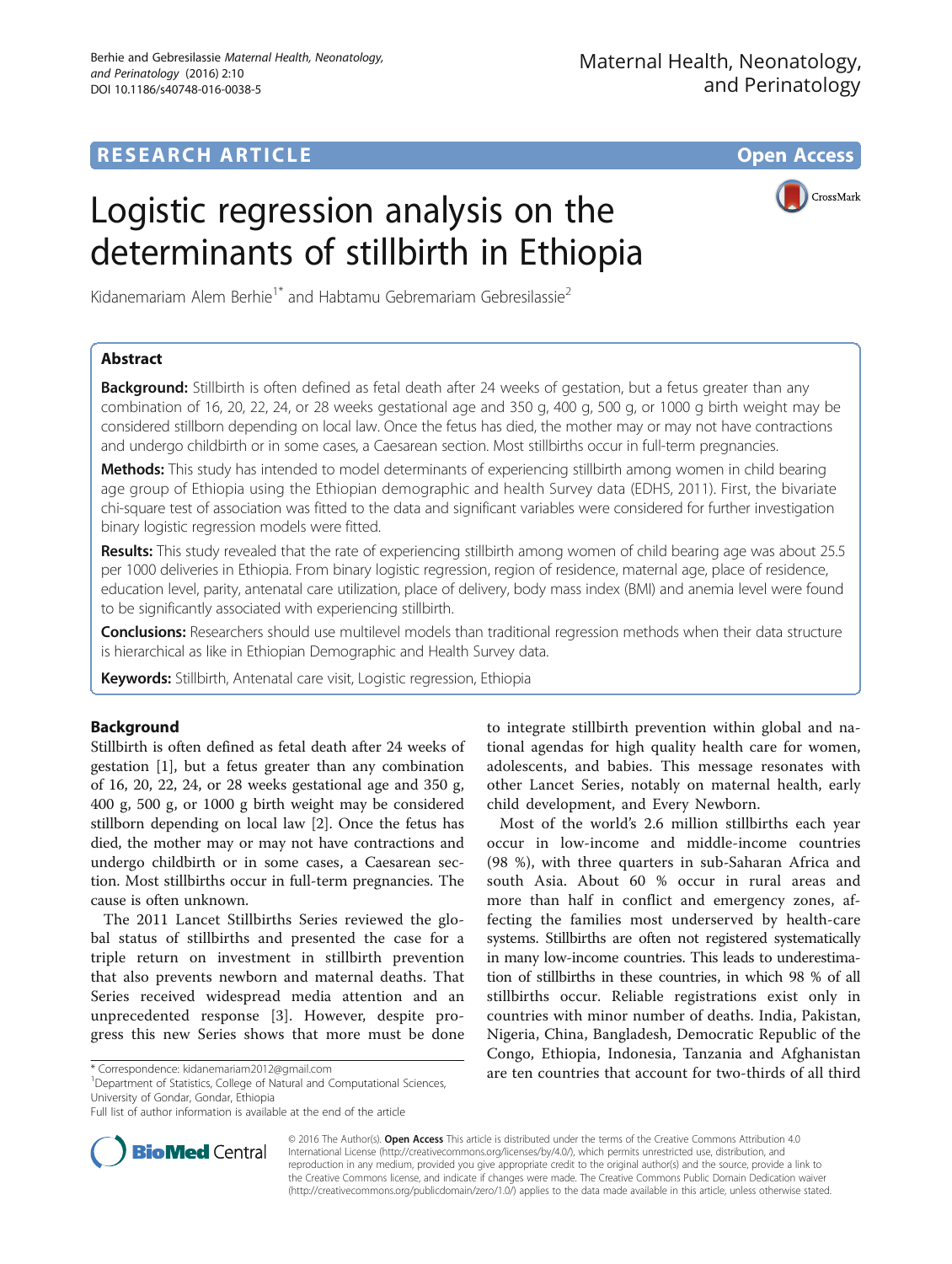trimester stillbirths. Ethiopia is ranked number seven out of these ten [[4\]](#page-8-0).

If all causes of stillbirth are taken together, the new estimates would place stillbirths fifth on the list of causes of deaths (COD) worldwide, two-thirds of stillbirths happen in rural areas, where skilled birth attendants, in particular midwives and physicians, are not always available for essential care during childbirth and for obstetric emergencies, including caesarean sections [\[5](#page-8-0)].

Over 98 % of the perinatal deaths occur in low and middle-income countries (LMIC), with more than 70 % occurring in community settings, often the home, far from vital registration/formal health systems [[6](#page-8-0)–[8](#page-8-0)], under-reporting of stillbirths is a huge problem, and reliable data about rates and causes are difficult to obtain. Hospital stillbirth data are often subject to substantial bias and the ability to generalize from these data is unknown. Nevertheless, of the stillbirths occur worldwide yearly, the vast majority in developing countries, with rates in many developing countries ten-fold higher than elsewhere. Prolonged and obstructed labor, preeclampsia and various infections, all without adequate treatment, account for the majority of stillbirths [\[9](#page-8-0)].

In Ethiopia, the world health statistics 2013 revealed a stillbirth rate of 26/1000 deliveries which is third highest in the east African countries next to Djibouti and Somalia (with stillbirth rates of 34 & 30 per 1000 births, respectively) [[10](#page-8-0)] and seventh among the ten countries that account for two-thirds of all third trimester stillbirths in the world [[11\]](#page-8-0), a study reported that the prevalence of stillbirth is 19/1000 births [\[12](#page-8-0)]. A study done at Tikur Anbessa Hospital has shown a stillbirth rate of 53.3/1000 births and contributed to 77.2 % of gross perinatal mortality [[13\]](#page-8-0). The Ethiopian Demographic and Health Survey (DHS) 2005 data indicated that the still birth rate is 1.8 % [\[14](#page-8-0)]. The Addis Ababa city administration health bureau 2005/ 06 annual activity report revealed that the rate of stillbirth is 2.5 % [\[15](#page-8-0)]. A study done, recently, on prenatal outcomes in Addis Ababa in 2010, also indicates that the rate of stillbirth is 3.1 % [[16](#page-8-0)].

Most of the mothers and grandmothers associated the causes of stillbirth and neonatal death with malevolent spirits. As one Oromiya grandmother observed, "Families lose their new born because of an evil spirit". (Wukabi is a type of malevolent spirit that, when offended, will attack the beholder or his/ her family) [\[17](#page-8-0)].

Goal by 2020 [[18](#page-8-0)]; For countries with a current stillbirth rate of more than 5 per 1000 births, the goal by 2020 is to reduce their stillbirth rates by at least 50 % from the 2008 rates. For countries with a current stillbirth rate of less than 5 per 1000 births, the goal by

2020 is to eliminate all preventable stillbirths and close equity gaps [[19\]](#page-8-0).

Therefore, this study attempts to investigate the major socio-economic, demographic, medical, behavioral and environmental factors of stillbirth in Ethiopia so that the SDG and goal by 2020 for stillbirth will be met.

## Objective of the study

## General objective

The general objective of this study is to assess the determinants of stillbirth in Ethiopia using Ethiopian Demographic and Health Survey 2011 data.

## Specific objectives

- ➢ To assess socio-economic, demographic, and med-
- ical factors associated with stillbirth.
- $\triangleright$  To identify factors that may explain the variation of rate of stillbirth

## Data and methodology

#### Source of data

This study has used the 2011 Ethiopia Demographic and Health Survey (2011, EDHS) [[20\]](#page-8-0). The 2011 EDHS was conducted under the aegis of the ministry of health and was implemented by the Central Statistical Agency and partner organizations from September 2010 through June 2011 with a nationally representative sample of nearly 18,500 households. All women age 15–49 and all men age 15–59 in these households were eligible for individual interview.

The sample for the 2011 EDHS was designed to provide population and health indicators at the national and regional levels. The sample design allowed for specific indicators, such as stillbirth experience, to be calculated for each of Ethiopia's eleven geographic/administrative regions: nine regional states (Tigray, Afar, Amhara, Oromiya, Somali, Benishangul-Gumuz, SNNPR, Gambela and Harari) and two city administrations (Addis Ababa and Dire-Dawa). The sampling frame used for the 2011 EDHS was the Population and Housing Census conducted by the Central Statistical Agency (CSA) in 2007 (2007 PHC). The 2011 EDHS sample was selected using a stratified, two-stage cluster design, and EAs were the sampling units for the first stage sampling. The 2011 EDHS sample included 624 EAs, 187 in urban areas and 437 in rural areas.

Households comprised the second stage of sampling. A complete listing of households was carried out in each of the 624 selected EAs from September 2010 through January 2011. Maps were drawn for each of the clusters and all private households were listed. The listing excluded institutional living arrangements (e.g., army barracks, hospitals, police camps, and boarding schools). A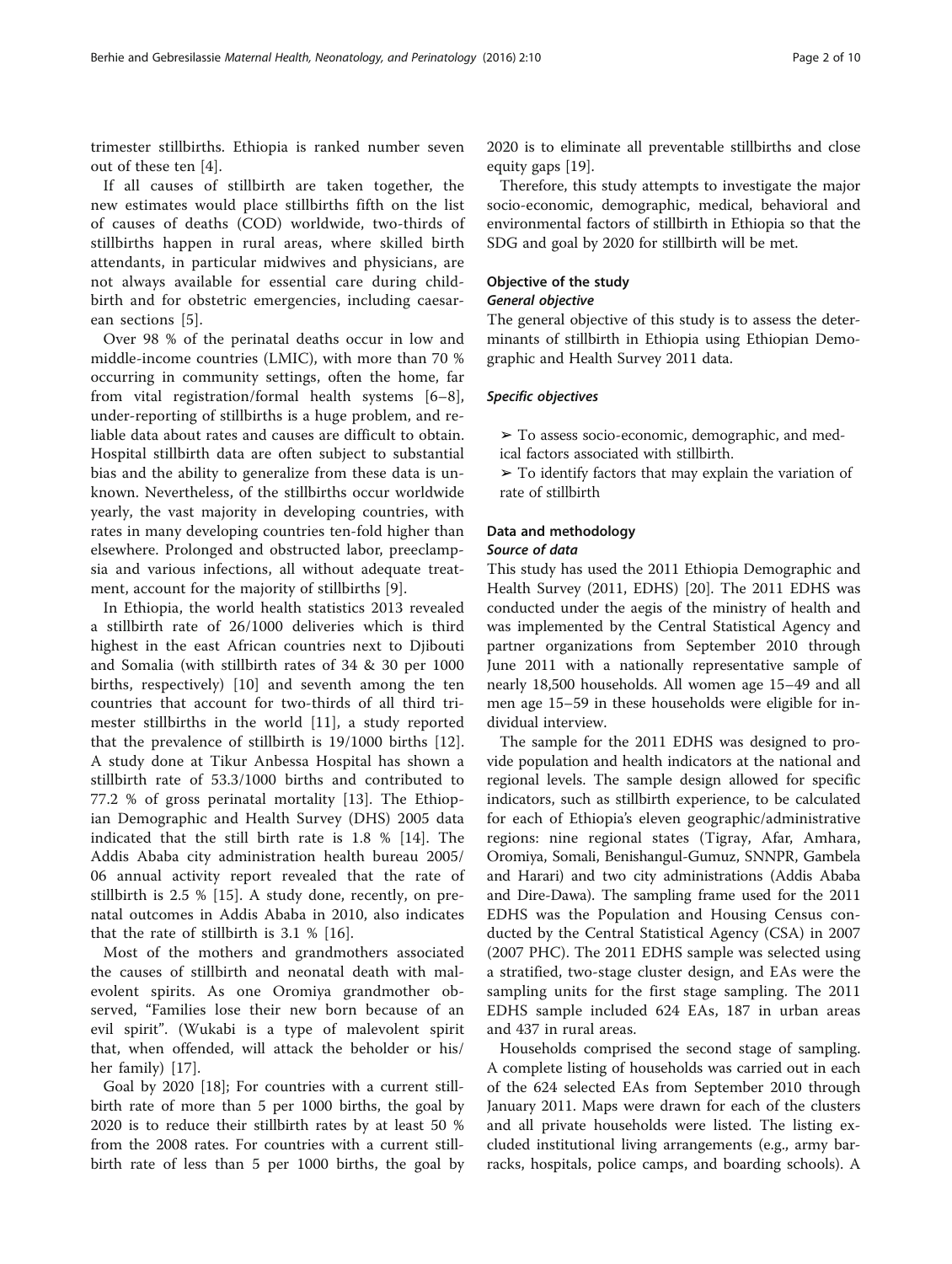representative sample of 17,817 households was selected for the 2011 EDHS survey. Because the sample is not self-weighting at the national level, all data in this report have been weighted unless otherwise specified. Sixteen thousand five hundred fifteen women aged 15–49 are interviewed, 12,560 women after adjusting for the missing data have been taken for the analysis.

#### Variables of the study

Variables considered in this study were selected based on literatures which have been conducted at the global level. Potential determinant factors expected to be correlated with stillbirth among mothers of child bearing age are included as variables of the study. Variables considered in this study are categorized into dependent and explanatory or predictor variables.

#### Dependent variable

The 2011 EDHS asked women to report any pregnancy loss that occurred in the five years preceding the survey. For each pregnancy that did not end in a live birth, the duration of the pregnancy was recorded. Pregnancy losses occurring after seven completed months of gestation are defined as stillbirths. The response variable of this study is the occurrence of stillbirth among mothers of child bearing age.

The response variable for the  $i<sup>th</sup>$  mother (15–49) is represented by a random variable  $Y_i$  with two possible values coded as 1 and 0. So, the response variable of the  $i<sup>th</sup>$  mother  $Y_i$  was measured as a dichotomous variable with possible values  $Y_i = 1$ , if i<sup>th</sup> mother had experienced stillbirth and  $Y_i = 0$  otherwise.

## **Methods**

In this study binary logistic regressions were employed to identify determinant risk factors of stillbirth and to determine the prevalence of stillbirth in Ethiopia. The response variable of the study is experiencing stillbirth prior to the survey. We analyzed using single level binary logistic regressions by assuming the occurrence of stillbirth is independent among mothers of child bearing age.

## Results

## Descriptive statistics

We analyzed data from women of child bearing age from the Ethiopian Demographic and Health Survey 2011 sample. The initial population consisted of 16,515 women of child bearing age. Out of this 12,560 (76 %) of women with complete information were selected and studied in the analysis. From the sampled women, the proportion of experiencing stillbirth was about 2.55 % (25.5 per 1000) in Ethiopia.

The analysis is carried out in two parts. In the first part, we present the bivariate analysis with its chi-square test of association and then selecting the significant variables, we analyze the data using ordinary logistic regression, for both the analyses we used SPSS 20 software.

#### Result of bivariate analysis

The sample distribution of region of residence, maternal age, place of residence, Education level, wealth index, Parity (Total children ever born), Antenatal care utilization, Place of Delivery (home or health center), Mode of Delivery (normal or by caesarean section), Body mass index (BMI), marital status, whether they had any STI or not, whether they smoke cigarettes or not, Anemia level (Anemic or not), whether they have job or not and frequency of consuming alcoholic drink are presented in Table [1.](#page-3-0)

Among the factors, region of residence, maternal age, place of residence, education level, parity, antenatal care utilization, place of delivery, mode of delivery, body mass index (BMI), and anemia level were found to have a significant association with experiencing stillbirth at 1 % level of significance (p-values less than 0.01), while having job was significant at the 5 % level of significance ( $p$ -values less than 0.05).

Experiencing stillbirth has varied from one region to the other. The result in Table [1](#page-3-0) shows that region of residence is significantly associated with experiencing stillbirth ( $p < 0.001$ ). Somali region had the highest (5.26 %) percentage of experiencing stillbirth followed by Tigray region (3.73 %). Gambela and Addis Ababa had the lowest percentages (1.49 %, 1.54 %) respectively, for experiencing stillbirth in Ethiopia.

Of the 12,560 women with complete information, 50.7 % were 15–24 years old, 33.3 % were 25–34 years old and the rest (16.1 %) were 35 or above. Maternal age was significantly associated with experiencing stillbirth and it was found that mothers with higher age were found to be with higher probability to experience stillbirth. Place of residence was also significantly associated with experiencing stillbirth and of the 71.1 % rural area resident women 4.62 % had experienced stillbirth and only 2.37 % urban area residents had experienced stillbirth.

Education level is also associated with experiencing stillbirth. 47.4 % of the women were with no educational achievement and, of this, those who had experienced stillbirth were 3.53 % as compared to that of those who completed their primary education (1.68) and to that of those who completed secondary or higher education level (1.64). 41.2 % of the women were nulliparous, having no child, with 1.01 % proportion of experiencing stillbirth as compared to 3.63 % proportion of experiencing stillbirth among multiparas.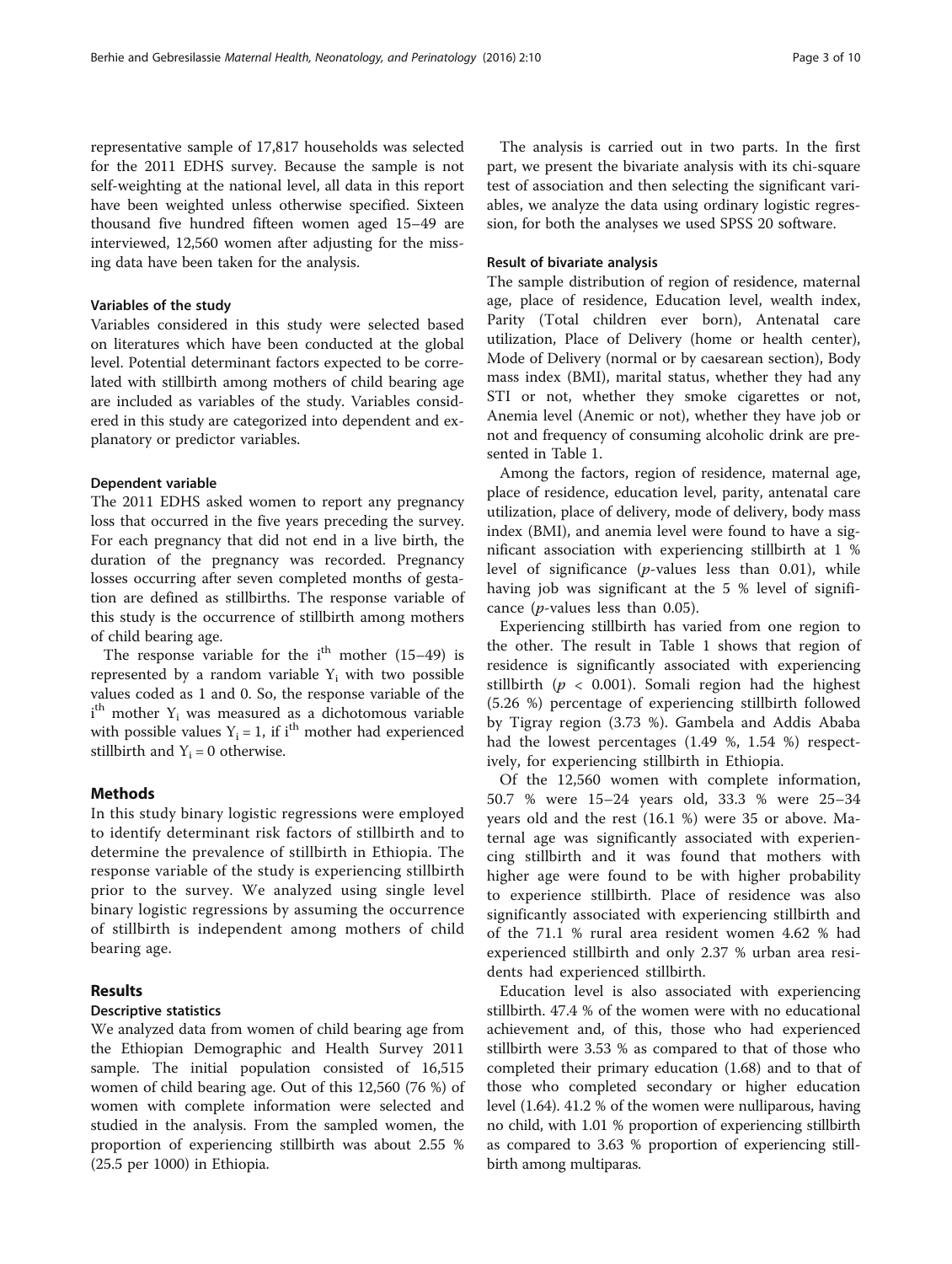| Variables                         | Levels                      | $\mathbb N$ | N%            | Experienced Stillbirth % |      | d.f            | Chi-square | $p$ -value |
|-----------------------------------|-----------------------------|-------------|---------------|--------------------------|------|----------------|------------|------------|
|                                   |                             |             |               | No                       | Yes  |                |            |            |
| Region                            | Addis Ababa                 | 1167        | 9.3           | 98.46                    | 1.54 | 10             | 53.262     | < .001     |
|                                   | Tigray                      | 1368        | 10.9          | 96.27                    | 3.73 |                |            |            |
|                                   | Affar                       | 1034        | 8.2           | 98.26                    | 1.74 |                |            |            |
|                                   | Amhara                      | 1554        | 12.4          | 98.13                    | 1.87 |                |            |            |
|                                   | Oromiya                     | 1705        | 13.6          | 96.48                    | 3.52 |                |            |            |
|                                   | Somali                      | 703         | 5.6           | 94.74                    | 5.26 |                |            |            |
|                                   | Benishangul-Gumuz           | 975         | 7.8           | 97.23                    | 2.77 |                |            |            |
|                                   | SNNP                        | 1640        | 13.1          | 97.62                    | 2.38 |                |            |            |
|                                   | Gambela                     | 872         | 6.9           | 98.51                    | 1.49 |                |            |            |
|                                   | Harari                      | 742         | 5.9           | 98.38                    | 1.62 |                |            |            |
|                                   | Dire Dawa                   | 800         | 6.4           | 98.00                    | 2.00 |                |            |            |
| Maternal age                      | $15 - 24$                   | 6363        | 50.7          | 98.88                    | 1.12 | $\overline{2}$ | 144.68     | < .001     |
|                                   | $25 - 34$                   | 4179        | 33.3          | 96.84                    | 3.16 |                |            |            |
|                                   | $35+$                       | 2018        | 16.1          | 94.20                    | 5.80 |                |            |            |
| Place of residence                | Rural                       | 8924        | 71.1          | 95.38                    | 4.62 | $\mathbf{1}$   | 8.407      | .004       |
|                                   | Urban                       | 3636        | 28.9          | 97.63                    | 2.37 |                |            |            |
| <b>Education Level</b>            | No education                | 5955        | 47.4          | 96.47                    | 3.53 | $\overline{2}$ | 43.691     | < .001     |
|                                   | Primary                     | 4835        | 38.5          | 98.32                    | 1.68 |                |            |            |
|                                   | Secondary & Higher          | 1770        | 14.1          | 98.36                    | 1.64 |                |            |            |
| Wealth Index                      | Poor                        | 4924        | 39.2          | 97.42                    | 2.58 | 2              | 1.439      | .487       |
|                                   | Middle                      | 1784        | 14.2          | 97.09                    | 2.91 |                |            |            |
|                                   | Rich                        | 5852        | 46.6          | 97.59                    | 2.41 |                |            |            |
| Parity (Total children ever born) | Nulliparous                 | 5169        | 41.2          | 98.99                    | 1.01 | $\mathbf{1}$   | 84.097     | < .001     |
|                                   | Multiparas                  | 7391        | 58.8          | 96.37                    | 3.63 |                |            |            |
| Antenatal care utilization        | No antenatal visits         | 4101        | 32.7          | 93.34                    | 6.66 | $\overline{2}$ | 97.417     | < .001     |
|                                   | Visited at least once       | 3290        | 26.2          | 96.41                    | 3.59 |                |            |            |
|                                   | Never given birth           | 5169        | 41.2          | 98.99                    | 1.01 |                |            |            |
| Place of Delivery                 | HOME                        | 6166        | 49.1          | 92.40                    | 7.60 | $\overline{2}$ | 138.53     | < .001     |
|                                   | Health center               | 1225        | 9.8           | 96.24                    | 3.76 |                |            |            |
|                                   | Never given birth           | 5169        | 41.2          | 98.99                    | 1.01 |                |            |            |
| Mode of Delivery                  | Normal                      | 7169        | 57.1          | 94.42                    | 5.58 | $\sqrt{2}$     | 85.725     | < .001     |
|                                   | Caesarean section           | 222         | $1.8\,$       | 96.05                    | 3.95 |                |            |            |
|                                   | Never given birth           | 5169        | 41.2          | 98.99                    | 1.01 |                |            |            |
| Body mass index (BMI)             | Thin                        | 3541        | 28.2          | 95.83                    | 4.17 | $\overline{2}$ | 134.32     | $<.001\,$  |
|                                   | Normal                      | 8248        | 65.7          | 97.37                    | 2.63 |                |            |            |
|                                   | Overweight/Obese            | 771         | 6.1           | 93.63                    | 6.37 |                |            |            |
| Marital status                    | Never Married               | 4017        | 32.0          | 97.13                    | 2.87 | $\overline{2}$ | 4.067      | .131       |
|                                   | Married/Living with partner | 7640        | 60.8          | 96.32                    | 3.68 |                |            |            |
|                                   | Divorced/separated/Widowed  | 903         | 7.2           | 96.46                    | 3.54 |                |            |            |
| Had any STI                       | $\rm No$                    | 12498       | 99.5          | 97.46                    | 2.54 | $\mathbf{1}$   | 0.115      | .471       |
|                                   | Yes                         | 62          | $.5\,$        | 96.77                    | 3.23 |                |            |            |
| Smokes cigarettes                 | No                          | 12513       | 99.6          | 97.44                    | 2.56 | 1              | 1.233      | .297       |
|                                   | Yes                         | $47\,$      | $\mathcal{A}$ | 100.0                    | 0.00 |                |            |            |

<span id="page-3-0"></span>Table 1 Distribution of factors analyzed with experiencing stillbirth among women of child bearing age in Ethiopia (EDHS, 2011)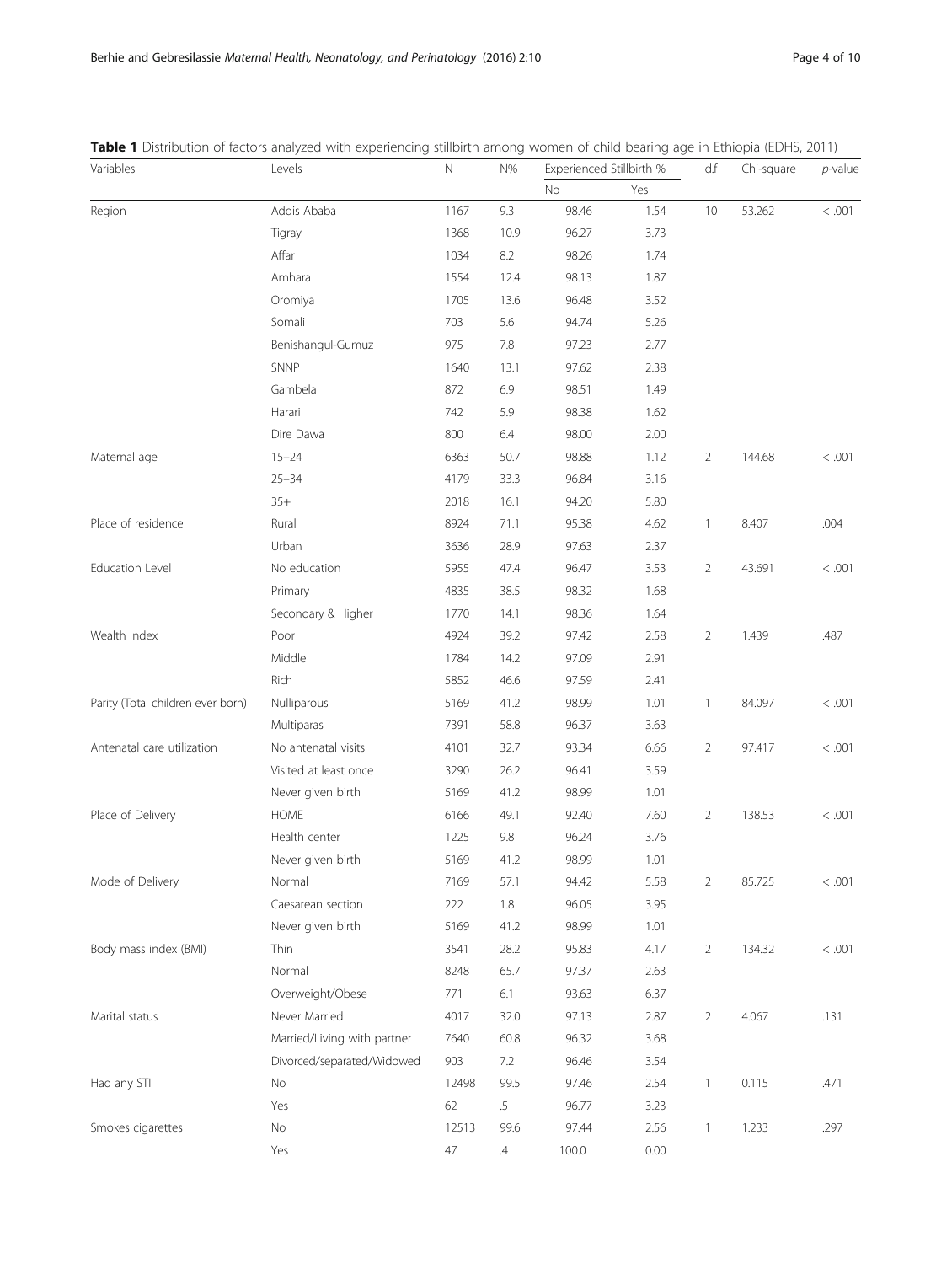| Anemia level    | Not anemic | 10010 | 79.7 | 97.65 | 2.35 |    | 11.953 | < .001 |
|-----------------|------------|-------|------|-------|------|----|--------|--------|
|                 | Anemic     | 2550  | 20.3 | 94.67 | 5.33 |    |        |        |
| Has job         | No         | 12340 | 98.2 | 97.51 | 2.49 |    | 6.190  | .013   |
|                 | Yes        | 220   | 1.8  | 96.09 | 3.91 |    |        |        |
| Alcoholic drink | Never      | 8454  | 67.3 | 97.60 | 2.40 | 3. | 3.669  | .299   |
|                 | Sometimes  | 2945  | 23.4 | 97.32 | 2.68 |    |        |        |
|                 | Usually    | 683   | 5.4  | 96.93 | 3.07 |    |        |        |
|                 | Always     | 478   | 3.8  | 96.44 | 3.56 |    |        |        |

Table 1 Distribution of factors analyzed with experiencing stillbirth among women of child bearing age in Ethiopia (EDHS, 2011) (Continued)

Table [1](#page-3-0) displayed also that among the women of child bearing age 26.2 % has made their antenatal care visit at least once during their pregnancy times and 3.59 % of these had experienced stillbirth, which is less than that of those (32.7 %) who made no antenatal care visit during their pregnancies which was 6.66 %. 41.2 % of the women had no child and among the women who delivered a child, 49.1 % had delivered at home in which 7.6 % were stillbirth, only 9.8 % had delivered at any health center in which 3.76 % were stillbirth, 57.1 % had delivered normally in which 5.58 % were stillbirth and 1.8 % of the women delivered with caesarean section in which 3.95 % of those delivered with caesarean section had given to stillbirth.

Body mass index was found to be another significantly associated with experiencing stillbirth. The result indicates that 28.2 % of the women were thin (body mass index (BMI) < 18.5), 65.7 % were normal (weight) (BMI 18.5–24.9) and 6.1 % were overweight or obese (BMI  $\geq$  25). The proportion of experiencing stillbirth among women who are thin, normal and overweight were 4.17 %, 2.63 % and 6.37 % respectively. 79.7 % of the women were not anemic and with less proportion of experiencing stillbirth than those (20.3 %) with anemia whose proportion is 5.33 %. 98.2 % of the women were having no job while 1.8 % had any job. The proportion of experiencing stillbirth among those who had no job was 2.49 % which is less than that of those who had any job (3.91 %).

#### Results of binary logistic regression analysis

Multiple logistic regression models were fitted using the categorical predictor variables which were found to be significant in the bivariate analysis using enter selection (Likelihood ratio) method. The results are presented in Table [5.](#page-6-0) The result shows that nine of the predictor variables were significantly associated with experiencing stillbirth.

## Assessment of goodness of fit of the model

For categorical data, after we fit the logistic model, it is necessary to see the appropriateness, adequacy and usefulness of the fitted model. To overcome this we have several techniques. The most commonly used techniques are Pearson's Chi-square, the likelihood ratio tests (LRT) and Hosmer and Lemeshow Goodness of fit test.

The result presented in Table 2 showed a likelihood ratio test statistic  $G^2 = 277.041$  which is distributed as chi-square with 11° of freedom. The tabulated value was  $X_{0.05}^2(11) = 19.675$ . Since  $G^2 > X_{0.05}^2(11)$ , we reject the null hypothesis and conclude that at least one of the predictors was significantly related with experiencing stillbirth among mothers of child bearing age.

Based on the results in Table [3](#page-5-0), the null hypothesis that there is no difference between the model with only a constant and the model with independent variables was rejected.

The Hosmer-Lemeshow goodness-of-fit test is found to be not significant ( $x^2 = 7.424$ , d.f = 8, p-value = 0.72). Thus, we do not have an evidence to reject the null hypothesis that the model fitted the data well.

The Nagelkerke R-square was 8.0 % indicating that explanatory variables were useful in predicting experiencing stillbirth. But, it doesn't give the meaning of variance explained as in linear regressions (33).

#### Validation of predicted probabilities

The degree to which predicted probabilities agree with actual outcomes is expressed as a classification table. Classification table documents the validity of predicted probabilities. According to the classification presented in Table [4](#page-5-0), prediction for women who had not experienced

Table 2 Overall model evaluation using likelihood ratio test (EDHS, 2011)

|            | -2 Log likelihood | Likelihood ratio $(G2)$ | df | $X_0^2(16)$ |
|------------|-------------------|-------------------------|----|-------------|
| Null model | 3043.857          | 277041                  | 11 | 19675       |
| Full model | 2766.816          |                         |    |             |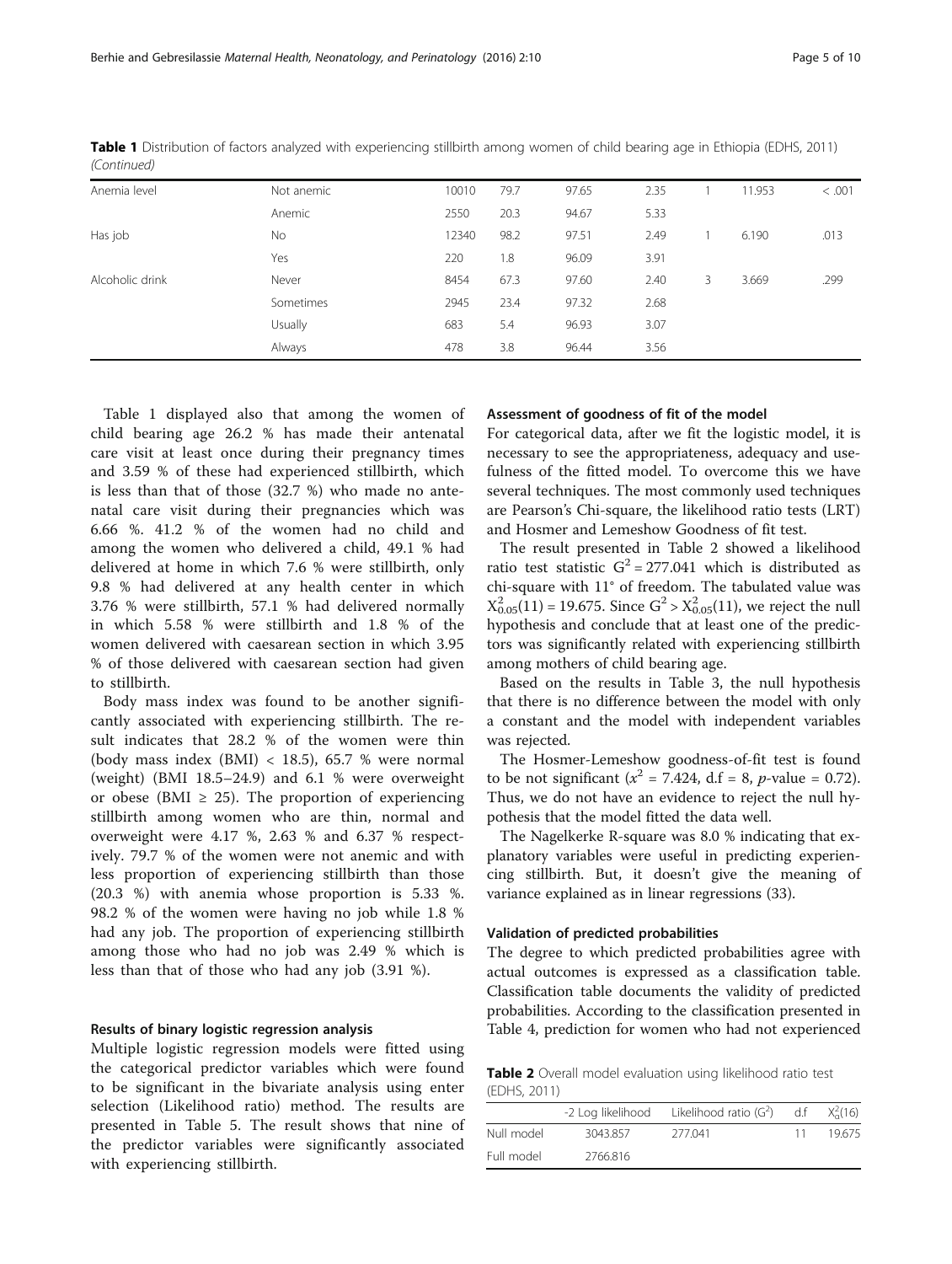|              | Chi-square | d.f | Sig.  |
|--------------|------------|-----|-------|
| Step         | 213.727    | 23  | 0.000 |
| <b>Block</b> | 213.727    | 23  | 0.000 |
| Model        | 213.727    | 23  | 0.000 |

<span id="page-5-0"></span>Table 3 Omnibus tests of model coefficients (EDHS, 2011)

stillbirth was more accurate than that for those who had experienced stillbirth. This observation is supported by the magnitude of sensitivity (81.6 %) compared to that of specificity (100.0 %). Sensitivity measures the proportion of correctly classified events (i.e., those women who had experienced stillbirth), whereas specificity measures the proportion of correctly classified nonevents (those women who had not experienced stillbirth). The overall correct prediction was 99.5 %, an improvement over the chance level.

#### Interpretation of logistic regression coefficients

A multiple logistic model was fitted to the data to test the research hypothesis regarding the relationship between the likelihood that experiencing stillbirth of woman is related with the predictor variables. Result displayed in Table [5](#page-6-0) revealed that region of residence, maternal age, place of residence, education level, parity, antenatal care utilization, place of delivery, body mass index (BMI) and anemia level were found to be significantly associated with experiencing stillbirth.

Experiencing stillbirth was significantly associated with geographical regions. The odds of experiencing stillbirth in Tigray, Amhara, Oromiya, SNNP, Gambela, Harari, and Dire-Dawa were not significantly different from that of experiencing stillbirth in Addis Ababa. Experiencing stillbirth in Benishangul-Gumuz was 2.451 times more likely than that in Addis Ababa city. Women who live in Afar and Somali were more likely to experience stillbirth than women who live in Addis Ababa (Table [5\)](#page-6-0).

According to the model, the log of the odds of a woman to experience stillbirth was positively related to maternal age group 25–34 ( $p = 0.000$ ) and 35+ ( $p =$ 0.000) when compared with age group 15–24. Indicating that the older the woman the more likely to experience stillbirth. The odds of a woman in age group (25–34) of experiencing stillbirth were 3.49 times the odds of

Table 4 Classification table of model with predictor variables (EDHS, 2011)

| . _ _ _ , _ _ <i>.</i>    |        |           |                        |                    |  |  |  |  |
|---------------------------|--------|-----------|------------------------|--------------------|--|--|--|--|
| Observed                  |        | Predicted |                        |                    |  |  |  |  |
|                           |        |           | Experienced stillbirth | Percentage correct |  |  |  |  |
|                           |        | No        | Yes                    |                    |  |  |  |  |
| Experienced stillbirth No |        | 12240     | 0                      | 100.0              |  |  |  |  |
|                           | Yes 59 |           | 261                    | 81.6               |  |  |  |  |
| Overall Percentage        |        |           |                        | 99.5               |  |  |  |  |
|                           |        |           |                        |                    |  |  |  |  |

woman with age group 15–24 and the odds of a woman in age group (35+) of experiencing stillbirth were 6.80 times that of a woman with age group 15–24. This further indicates that women of older ages are vulnerable to experiencing stillbirth.

Table [5](#page-6-0) has also revealed that place of residence was significantly associated with experiencing stillbirth. The likelihood of experiencing stillbirth for those women residing in urban area is 0.620 times that of those women residing in rural area. Educational level was also found to be significantly associated with experiencing stillbirth. Though women having only primary education have no significant difference in experiencing stillbirth with those having no educational attainment, women with secondary and higher education were less likely  $(OR = 0.178)$ to experience stillbirth than those with no educational attainment.

Table [5](#page-6-0) is trying to tell us that the multipara women, those having at least one child, were 3.215 times more likely vulnerable to experience stillbirth than the nulliparous women, those having no children. Women who have made antenatal care visit for at least once during their pregnancy times were less likely  $(OR = 0.482)$  to experience stillbirth than those who haven't visited antenatal care. Women who delivered their babies at any health center were 75.8 % (0.242-1, OR = 0.242) less likely to experience stillbirth than those who preferred to deliver at home.

Experiencing stillbirth is significantly associated with the body mass index (BMI) of women. The normal weight women were found to be less likely ( $OR = 0.482$ ) to experience stillbirth than those women who were thin (BMI < 18.5). Although not significant, those women who were overweight/obese (BMI  $\geq$  25) were more likely (1.518) to experience stillbirth than those women who were thin. Thus, normal weight women were found to be less likely to experience stillbirth than abnormal weight women. Women who were anemic are 2.499 times likely to experience stillbirth than those who were not anemic.

## **Discussions**

This study has intended to model determinants of experiencing stillbirth among women in child bearing age group of Ethiopia using the Ethiopian demographic and health Survey data. Accordingly, different models are fitted to the data to identify potential determinants of experiencing stillbirth among women in reproductive age group. First, the bivariate chi-square test of association was fitted to the data and significant variables were considered for further investigation in binary logistic regression model.

This study revealed that the rate of experiencing stillbirth among women of child bearing age was about 25.5 per 1000 deliveries in Ethiopia consistent with the world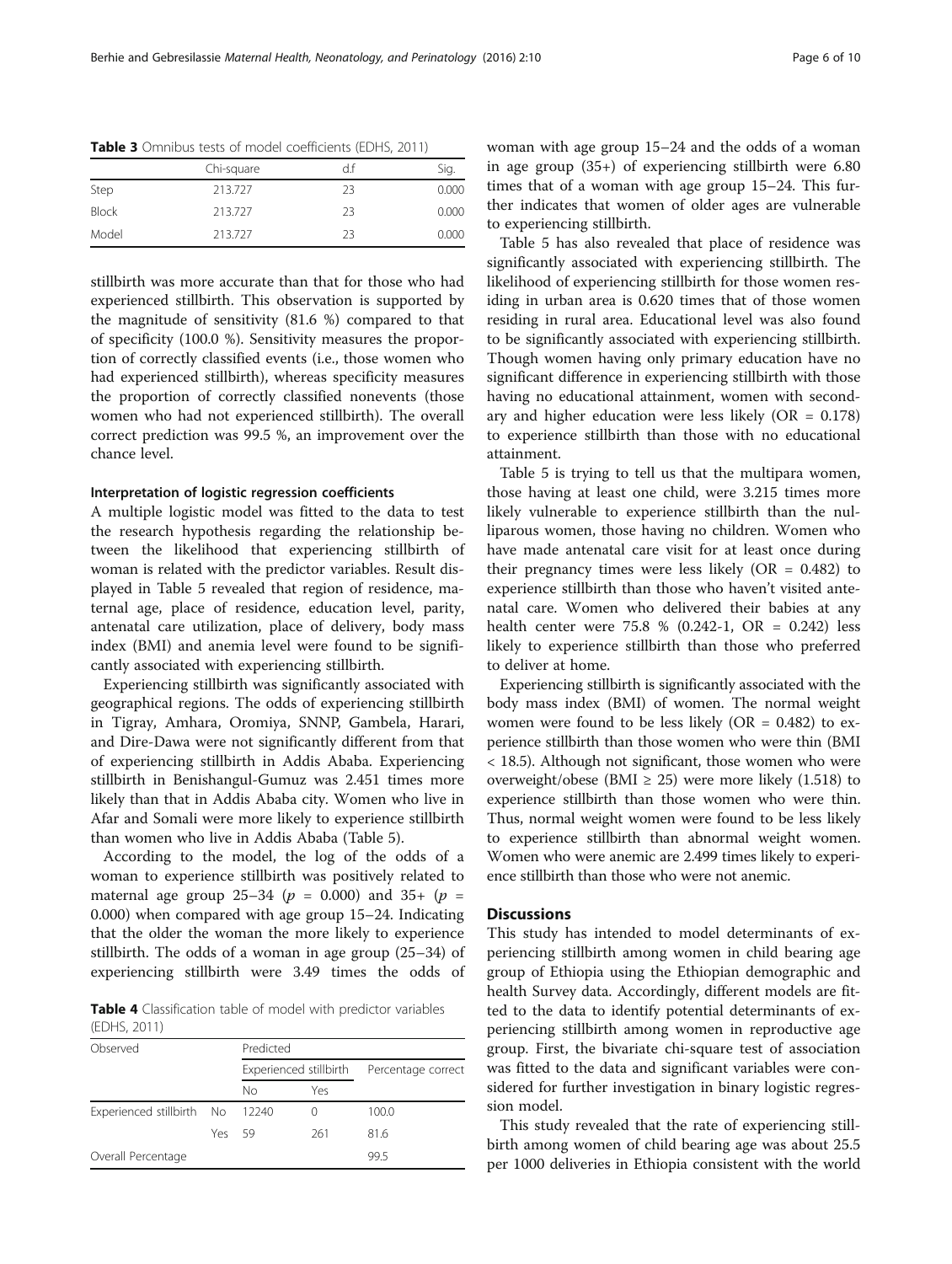|                                 | $\sf B$  | S.E. | Wald   | Df             | Sig. | Exp(B) | 95 % CI for Exp(B) |        |
|---------------------------------|----------|------|--------|----------------|------|--------|--------------------|--------|
|                                 |          |      |        |                |      | Lower  | Upper              |        |
| AGE (15-24 ref.cat)             |          |      | 49.686 | $\overline{2}$ | .000 |        |                    |        |
| $25 - 34$                       | 1.250    | .183 | 46.463 | $\mathbf{1}$   | .000 | 3.49   | 2.438              | 4.996  |
| $35+$                           | 1.917    | .333 | 33.140 | $\mathbf{1}$   | .000 | 6.8    | 3.541              | 13.062 |
| REGION (Addis Ababa ref.cat)    |          |      | 41.254 | 10             | .000 |        |                    |        |
| Tigray                          | $-0.035$ | .359 | .009   | $\mathbf{1}$   | .922 | 0.966  | 0.478              | 1.952  |
| Affar                           | .851     | .304 | 7.822  | $\mathbf{1}$   | .005 | 2.342  | 1.291              | 4.250  |
| Amhara                          | $-089$   | .357 | .063   | $\mathbf{1}$   | .803 | 0.915  | 0.454              | 1.842  |
| Oromiya                         | .103     | .328 | .099   | $\mathbf{1}$   | .754 | 1.108  | 0.583              | 2.108  |
| Somali                          | .782     | .300 | 6.794  | $\mathbf{1}$   | .009 | 2.185  | 1.214              | 3.935  |
| Benishangul-Gumuz               | .897     | .314 | 8.167  | $\mathbf{1}$   | .004 | 2.451  | 1.325              | 4.538  |
| SNNP                            | .478     | .332 | 2.074  | $\mathbf{1}$   | .150 | 1.613  | 0.841              | 3.092  |
| Gambela                         | .358     | .317 | 1.276  | $\mathbf{1}$   | .259 | 1.431  | 0.768              | 2.663  |
| Harari                          | $-109$   | .387 | .079   | $\mathbf{1}$   | .779 | 0.897  | 0.420              | 1.915  |
| Dire Dawa                       | $-063$   | .389 | .026   | $\mathbf{1}$   | .871 | 0.939  | 0.438              | 2.013  |
| ResidPlace (Rural ref.cat)      |          |      |        |                |      |        |                    |        |
| Urban                           | $-478$   | .176 | 7.370  | $\mathbf{1}$   | .007 | 0.62   | 0.439              | 0.875  |
| EucationLevel (No Educ.ref.cat) |          |      | 8.254  | $\overline{2}$ | .016 |        |                    |        |
| Primary                         | $-291$   | .252 | 1.342  | $\mathbf{1}$   | .247 | 0.748  | 0.456              | 1.225  |
| Secondary & Higher              | $-1.728$ | .239 | 7.230  | $\mathbf{1}$   | .007 | 0.178  | 0.111              | 0.284  |
| PARITY (Nulliparous ref.cat)    |          |      |        |                |      |        |                    |        |
| Multipara                       | 1.168    | .362 | 10.385 | $\mathbf{1}$   | .001 | 3.215  | 1.582              | 6.537  |
| ANC (No ANC visit ref.cat)      |          |      | 5.953  | $\mathbf{1}$   | .015 |        |                    |        |
| Visited atleast once            | $-729$   | .299 | 5.953  | $\mathbf{1}$   | .015 | 0.482  | 0.268              | 0.867  |
| DeliveryPlace (Home ref.cat)    |          |      | .201   | $\mathbf{1}$   | .654 |        |                    |        |
| Health center                   | $-1.417$ | .435 | 10.611 | $\mathbf{1}$   | .001 | 0.242  | 0.103              | 0.569  |
| Delivery Mode (Normal ref.cat)  |          |      | 1.894  | $\mathbf{1}$   | .169 |        |                    |        |
| Caesarean section               | $-498$   | .362 | 1.894  | $\mathbf{1}$   | .169 | 0.608  | 0.299              | 1.236  |
| BMI (Thin ref.cat)              |          |      | 7.757  | $\overline{2}$ | .021 |        |                    |        |
| Normal                          | $-729$   | .152 | 4.796  | $\mathbf{1}$   | .029 | 0.482  | 0.358              | 0.650  |
| Overweight/Obese                | .417     | .230 | 1.815  | $\mathbf{1}$   | .178 | 1.518  | 0.967              | 2.382  |
| ANEMIA (Not anemic ref.cat)     |          |      |        |                |      |        |                    |        |
| Anemic                          | .916     | .436 | 4.414  | $\mathbf{1}$   | .036 | 2.499  | 1.063              | 5.874  |
| OCCUPATION (No ref.cat)         |          |      |        |                |      |        |                    |        |
| Yes                             | $-492$   | .319 | 2.379  | $\mathbb{1}$   | .123 | 0.611  | 0.327              | 1.143  |
| Constant                        | $-1.522$ | .532 | 8.188  | $\mathbf{1}$   | .004 | 0.218  | 0.077              | 0.619  |

<span id="page-6-0"></span>Table 5 Logistic regression results of experiencing stillbirth among women, in Ethiopia

ref.cat reference category, SNNP South Nations Nationalities and Peoples

health statistics 2013 report which revealed a stillbirth rate of 26/1000 deliveries and was also almost consistent with a large review of data for 190 countries which estimated a stillbirth rate of 32/1000 deliveries in South Asia and Sub-Saharan Africa [[4\]](#page-8-0).

Among the factors, mode of delivery and occupation were found to have a significant association with experiencing stillbirth only in the bivariate analysis. And factors like

education level, parity, body mass index (BMI) and anemia level were significantly associated with experiencing stillbirth also in binary logistic regression which is consistent with most of the studies in the literature [[21](#page-8-0)–[23](#page-8-0)].

The rate of experiencing stillbirth in Tigray, Amhara, Oromiya, SNNP, Gambela, Harari and Dire Dawa were not significantly differing from that in Addis Ababa. This might be because of most of these regions are similarly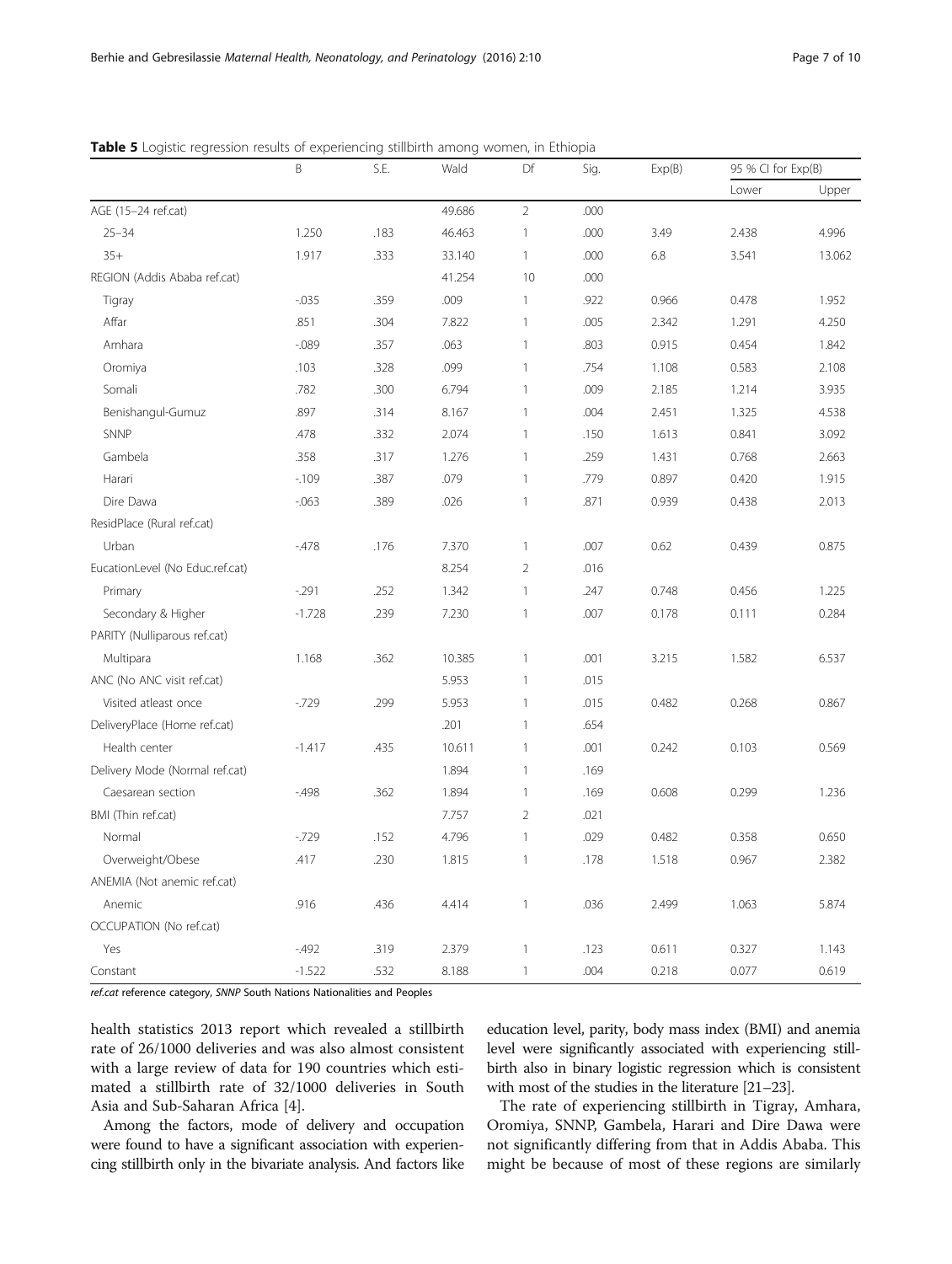developed as Addis Ababa. Women who live in Afar, Somali and Benishangul-Gumuz regions were significantly more likely to experience stillbirth than those women living in Addis Ababa which might be because of they were disadvantaged regions in the past reigns.

This study revealed that experiencing stillbirth among women was significantly associated with the age group they are found in. Women in higher age group, especially those above 35 years, are more likely to experience stillbirth than those at lower age group. This finding was consistent with a study done using available data from 6 study sites of The Newborn Cross-Sectional Study (NCSS), component of INTERGROWTH-21st, maternal age >40 (OR: 2.52) [[22](#page-8-0)]. Silver et al. [\[21](#page-8-0)] has reviewed researches done on five clinical sites in America stated that the stillbirth rate is increased two-fold for women 35–39 years of age, and 3- to 4-fold for women aged forty or older. While some age-associated risk is due to higher rates of maternal complications, in uncomplicated pregnancies there may be a 50% increased risk associated only with maternal age  $\geq$  35. For older women, stillbirth risk rises more rapidly as gestational age increases beyond 37 weeks. A prospective study done in Nigeria also revealed that 35 years and above pregnancy was important factor contributing to high stillbirth rate [[24\]](#page-8-0). And almost all researchers in the literature agree in that advanced maternal age is contributing factor to high stillbirth rate.

Women's place of residence was found to be significantly associated with experiencing stillbirth. Those women residing in rural areas were found to be more likely to experience stillbirth than those in urban areas which might be for the reason that in rural areas there is lack of a skilled attendant at delivery, lack of education, lack of full information and so on. This finding was in line with the finding of review of causes, risk factors and prevention strategies of stillbirth in developing countries [[25\]](#page-8-0).

Experiencing stillbirth was also significantly associated with utilization of antenatal care (ANC). Visiting antenatal care for at least once is found to decrease the probability of experiencing stillbirth. This finding has an agreement with a cross-sectional retrospective analysis of stillbirth among women delivering in University of Maiduguri teaching hospital (UMTH), east Nigeria in which lack of antenatal care visit (OR: 1.91) had increased the rate of experiencing stillbirth [[26\]](#page-9-0). A research finding also revealed that lack of antenatal care had positive association with stillbirth [[24\]](#page-8-0). In the binary logistic analysis done in Hawassa University Hospital, southern Ethiopia, both the crude and adjusted analysis showed that the stillbirth rate was highest among mothers who had no Antenatal Care follow up [[27](#page-9-0)].

Delivering at health center rather than delivering at home brought about less probability to experience stillbirth. This finding was consistent with a prospective study entitled 'Causes of stillbirth in a community survey in Gombe State', Nigeria [[24\]](#page-8-0). This happens because when mothers deliver at home, they might not find skilled attendant and in difficult case there is no other choice like caesarean section in health centers.

## Conclusions

The purpose of this study has been to assess socioeconomic, demographic, and medical factors associated with stillbirth in Ethiopia. The descriptive result showed that 25.5 per 1000 deliveries were stillbirth.

In this study single level logistic regression were used. In the single level logistic regression model, region of residence, maternal age, place of residence, education level, parity, antenatal care utilization, place of delivery, body mass index (BMI) and anemia level were found to be significantly associated with experiencing stillbirth. Women of older ages are vulnerable to experiencing stillbirth. Chi-square test of association was done to see if there is association between experiencing stillbirth and region of residence and since it revealed that region of residence was associated with experiencing stillbirth.

## Recommendations

Based on the findings of this study we forward the following recommendations to whom it my concern:

✓ First and for most all mothers should take care of their health condition when they become pregnant, during pregnancy and when approaching to labour. This can be made by utilizing antenatal care in health centers.

✓Mothers should prefer and people who are around them should advise them to give birth at health centers than delivering at home.

✓Those older age women, above 35 years, should be more careful for difficulties that come with age, like hypertension and should visit antenatal care during pregnancy.

✓The government should facilitate infrastructures to teach and inform women, especially those residing in rural areas about the silent killer stillbirth that it is not because of an evil spirit called "Wukabi".

✓Further studies should be conducted to identify other correlates of stillbirth that are not included and confirm the variables which are insignificant in this study because of many reasons and since regional variation are found significant spatial models can be applied to investigate spatial variations of experiencing stillbirth.

## Limitations of the study

Some of the limitations of the study are:-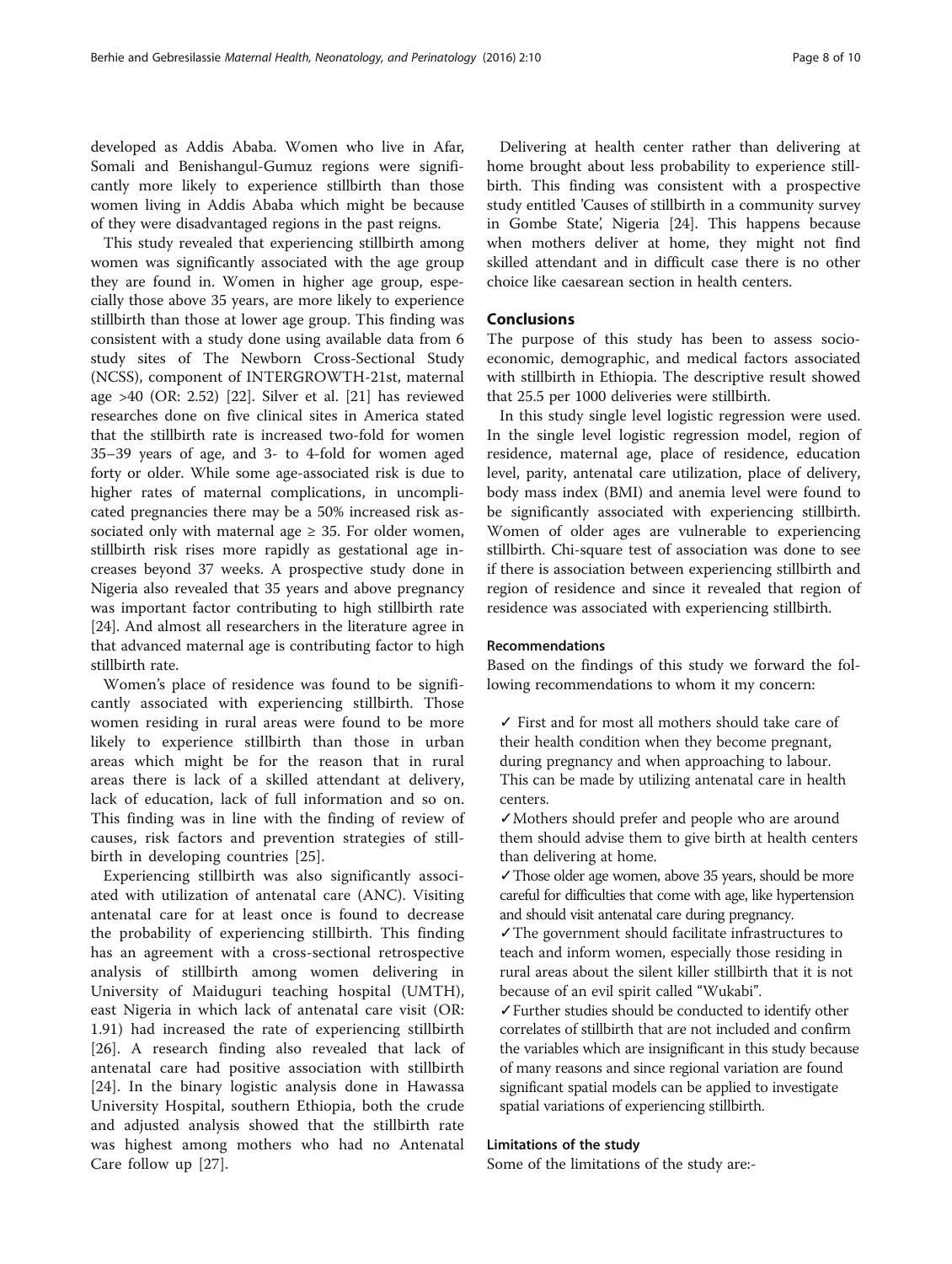- <span id="page-8-0"></span> Since this study is based on secondary data from EDHS, 2011, we can study only the variables which are included in the questionnaire.
- Due to the presence of high missing values in 2011 EDHS data; some variables are not included in the study

#### Abbreviations

ANC: Antenatal care; BMI: Body mass index; CSA: Central statistical agency of Ethiopia; DHS: Demographic and health survey; EDHS: Ethiopian demographic and health survey; IUGR: Intrauterine growth restriction; LMIC: Low and middleincome countries; LRT: Likelihood ratio rest; MDGs: Millennium development goals; MLEs: Maximum likelihood estimates; NCSS: The newborn cross- sectional study; PHC: Population and housing census; PMNCH: Partnership for maternal, newborn & child health; SNNPR: South Nation Nationalities and People Regional state; WHO: World Health Organization

#### Acknowledgements

Not applicable.

#### Funding

Not applicable.

#### Availability of data and materials

I have the data, but I cannot share because still I'm using for advanced research!!!

#### Authors' contributions

HG made contributions on conceptualized the research problem, designed the study, performed statistical analysis, interpretation of data and revised & drafting the manuscript. KA was involved in, re- vision of the research design, data analysis and revision of the manuscript for publication. Both authors read and approved the final manuscript.

#### Competing interests

The author(s) declare that there is no conflict (competing) of interests' regarding the publication of this manuscript.

#### Ethics approval and consent to participate

Not applicable because it is secondary data and very soon starting giving ethical Clarence in our University (College).

#### Consent for Publication

Not applicable.

#### Declaration

I, declare that the thesis is my original work, has not been presented for Degrees in any other University and all sources of materials used for the thesis have been duly acknowledged.

#### Author details

<sup>1</sup>Department of Statistics, College of Natural and Computational Sciences, University of Gondar, Gondar, Ethiopia. <sup>2</sup>Department of Statistics, College of Natural and Computational Sciences, Dilla University, Dilla, Ethiopia.

#### Received: 10 July 2016 Accepted: 8 September 2016 Published online: 15 September 2016

#### References

- 1. Robinson GE. "Pregnancy loss". Best practice & research. Clin Obstet Gynaecol. 2014;28(1):169–78. doi[:10.1016/j.bpobgyn.2013.08.012.](http://dx.doi.org/10.1016/j.bpobgyn.2013.08.012)
- 2. Nguyen RH, Wilcox AJ. Terms in reproductive and perinatal epidemiology: Perinatal terms. J Epidemiol Community Health. 2005;59(12):1019–21. doi:[10.](http://dx.doi.org/10.1136/jech.2004.023465) [1136/jech.2004.023465](http://dx.doi.org/10.1136/jech.2004.023465). PMC 1732966. There is probably no health outcome with a greater number of conflicting, authoritative, legally mandated definitions. The basic WHO definition of fetal death is the intrauterine death of any conceptus at any time during pregnancy. However, for practical purposes, legal definitions usually require recorded fetal deaths to attain some gestational age (16, 20, 22, 24, or 28 weeks) or birth weight (350, 400, 500, or

1000 g). In the US states, there are eight different definitions by combinations of gestational age and weight, and at least as many in Europe.

- 3. Frøen JF, Friberg IK, Lawn JE, The Lancet Ending Preventable Stillbirths Series study group, et al. Stillbirths: progress and unfinished business. Lancet 2016; published online 18 Jan. doi:[10.1016/S0140-6736\(15\)00818-1.](http://dx.doi.org/10.1016/S0140-6736(15)00818-1)
- 4. Lawn JE, Blencowe H, Waiswa P, The Lancet Ending Preventable Stillbirths Series study group with The Lancet Stillbirth Epidemiology investigator group, et al. Stillbirths: rates, risk factors, and acceleration towards 2030. Lancet 2016; published online 18 Jan. doi:[10.1016/S0140-6736\(15\)00837-5.](http://dx.doi.org/10.1016/S0140-6736(15)00837-5)
- 5. The Lancet release 2011, available at:- [http://www.who.int/pmnch/media/](http://www.who.int/pmnch/media/press_materials/fs/201106_stillbirths/en/) [press\\_materials/fs/201106\\_stillbirths/en/.](http://www.who.int/pmnch/media/press_materials/fs/201106_stillbirths/en/)
- 6. Baqui AH, Darmstadt GL, Williams EK. Rates, timing and causes of neonatal deaths in rural India: implications for neonatal health programs. Bull World Health Organ. 2006;84:706–13.
- 7. Engmann CMR, Kinoshita R, Ditekemena J, Moore J, Goldenberg R. Stillbirth and Early Neonatal Mortality in Rural Central Africa. Int J Gynecol Obstet. 2009. in press.
- 8. Ngoc NT, Merialdi M, Abdel-Aleem H. Causes of stillbirths and early neonatal deaths: data from 7993 pregnancies in six developing countries. Bull World Health Organ. 2006;84:699–705.
- 9. McClure EM, Phiri M, Goldenberg RL. Stillbirth in developing countries: a review of the literature. Int J Gynaecol Obstet. 2006;94(2):82–90.
- 10. Cousens S, Blencowe H, Stanton C. National, regional, and worldwide estimates of stillbirth rates in 2009 with trends since 1995: a systematic analysis. Lancet. 2011;377(9774):1319–30. Income-group aggregates are based on the 2010 World Bank list of economies.
- 11. Lawn JE, Blencowe H, Pattinson R, Cousens S, Kumar R, Ibiebele I, Gardosi J, Stanton C. Stillbirths: Where? When? Why? How to make data count? Lancet. 2011;377:1448–63.
- 12. Berhane Y, Hogberg U. Prolonged labor in rural Ethiopia: a community base study. Afr J Reprod Health. 1999;3(2):33–9.
- 13. Bisetegn D. Determinants of still Birth at Tikur Anbessa hospital: a retrospective comparative study, a thesis submitted to AAU Medical Faculty department of obstetrics and gynecology. 2001.
- 14. Demographic and health survey preliminary report, Ethiopia, Central statistics Agency- Addis Ababa, Ethiopia and ORC Marco, Calverton, Maryland USA. 2005.
- 15. Addis Ababa Health Bureau. Family health team annual report for 2006. Addis Ababa, Ethiopia. 2006.
- 16. Berhanu Assefa T, Fikre E, Lukman Y. Birth to pregnancy interval and its effect on perinatal outcomes in Addis Ababa, Ethiopia. Ethiopian J Reprod Health. 2010;4(1):37–51.
- 17. Mitike Molla S, Robel Y, Abebe Gebremariam G, Sibley LM. A Qualitative Study of Attitudes and Values Surrounding Stillbirth and Neonatal Mortality among Grandmothers, Mothers, and Unmarried Girls in Rural Amhara and Oromiya Regions, Ethiopia: Unheard Souls in the Backyard. J Midwifery Womens Health. 2014;59:S110–7.
- 18. Goldenberg RL, McClure EM, Bhutta ZA. The Lancet's Stillbirths Series steering committee. Stillbirths: the vision for 2020. Lancet. 2011. published online April 14. doi:[10.1016/S0140-6736\(10\)62235-0](http://dx.doi.org/10.1016/S0140-6736(10)62235-0).
- 19. Stanton C, Lawn J, Rahman H, Wilczynska-Ketende K, Hill K. Stillbirth rates: delivering estimates in 190 countries. Lancet. 2006;367(9521):1487–94.
- 20. Central Statistical Agency [Ethiopia] and ICF International. Ethiopia Demographic and Health Survey 2011. Addis Ababa, Ethiopia and Calverton, Maryland, USA: Central Statistical Agency and ICF International; 2012.
- 21. Silver RM, Varner MW, Reddy U, Goldenberg R, Pinar H, Conway D, Bukowski R, Carpenter M, Hogue C, Willinger M, Dudley D, Saade G, Stoll B. Work-up of stillbirth: a review of the evidence. Am J Obstet Gynecol. 2007;196(5):433–44.
- 22. Finkton Jr DW. The epidemiology of stillbirth: The INTERGROWTH-21st Newborn Cross-Sectional Study. America: MSc Research, University of Oxford; 2013.
- 23. Reddy UM, Laughon SK, Sun L, Troendle J, Willinger M, Zhang J. Prepregnancy risk factors for antepartum stillbirth in United States. Obstet Gynecol. 2010;116(5):1119–26.
- 24. Alkali YS, Jalo I, AU E –N, Bode-Thomas F. Causes of stillbirth in a community survey in Gombe State. Niger J Paed. 2014;41(2):125–8.
- 25. McClure EM, Robert L. Goldenberg, stillbirth in developing countries: a review of causes, risk factors and prevention strategies. J Matern Fetal Neonatal Med. 2009;22(3):183–90.